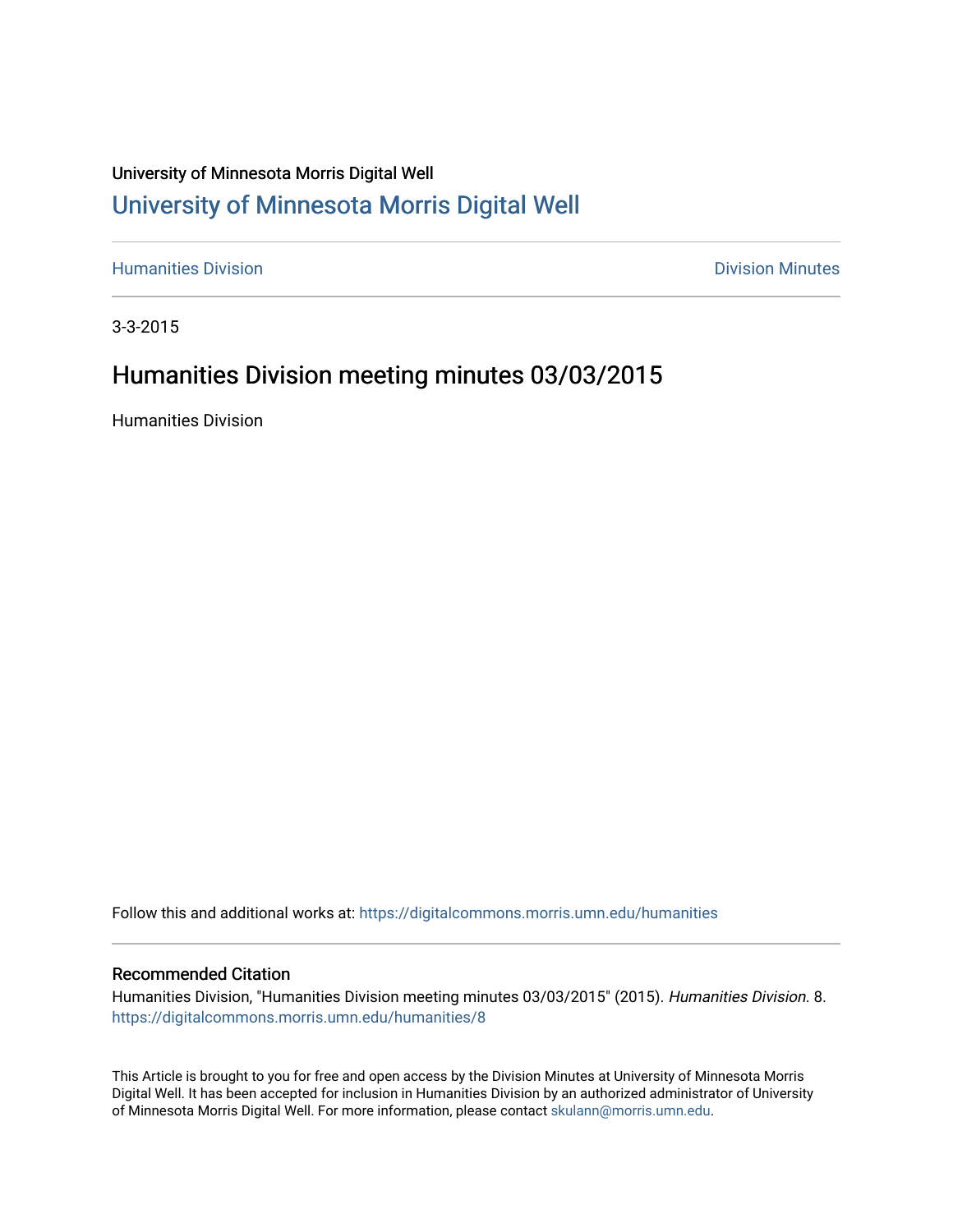## **3/3/2015 Humanities Division Meeting at 6:00 PM in HFA 6**

Agenda:

- 1) Discussion of revised Recommendations for Humanities Division Peer Review of Teaching (in attachment the new text of the recommendations with proposed revisions in red and a second document containing an explanation of the main revisions and rationales behind such revisions).
- 2) Curriculum items; in attachment you will find a PCAS form concerning changes to the Music Minor. the request for regular approval of Music 1062, i.e., Symphonic Winds and Jazz Ensemble's tour to UK; request for two intermediate Chinese courses; and the change of an English course from 3000 to 2000 level.
- 3) Update from Ellie Musselmann concerning the Humanities Web Page.
- 1) HDAC proposal: James clarifies where things stand about the peer review of teaching. We have already dealt with tenured and tenure-track faculty. This document deals with non-tenure track faculty with 50% appointments or more.
	- a. The document was revised to make the process less cumbersome.
	- b. Peer review of non-tenure track faculty is necessary, because the University requires review of all faculty teaching.
	- c. Mark Collier asks: if all faculty must be reviewed, why only 50% and more?
		- 1. James says that we don't have the resources to do all. So we compromised by doing 50% or more.
	- d. Mary Elizabeth is concerned about the complicated nature of the process—lots of people being reviewed.
		- 1. James says that it will only be done if there is enough resources to do it. The hope is to review within five years, so there is some flexibility.
	- e. Mary Elizabeth doesn't think that anyone should be able to request being reviewed. She suggests that we do this at the discretion of the division.
		- 1. James agreed and will make this change in the document.
	- f. Pieranna thinks we have a moral obligation to the visiting faculty to produce a polished and professional document about their record of achievement in the classroom.
	- g. Document unanimously approved.
- 2) Curriculum items:
	- a. Music 1062—check with Jason and Simon about a student option for grade
	- b. Music minor change—piano proficiency. Change from 4 to 2 credits for piano. This will enable students to take more theory of music courses, which will make them more well rounded musicians.
	- c. English: change from 3xxx to a 2xxx course.
	- d. Chinese courses: Intermediate one and two. The language for the courses are consistent with other language courses.
		- 1. Janet notes that these courses are funded through the Confucius Institute
		- . 2. Mary Elizabeth says that these course descriptions are not consistent with Spanish with regard to conversation-level proficiency.
		- 3. James is concerned about the consistency problem—students will notice the differences.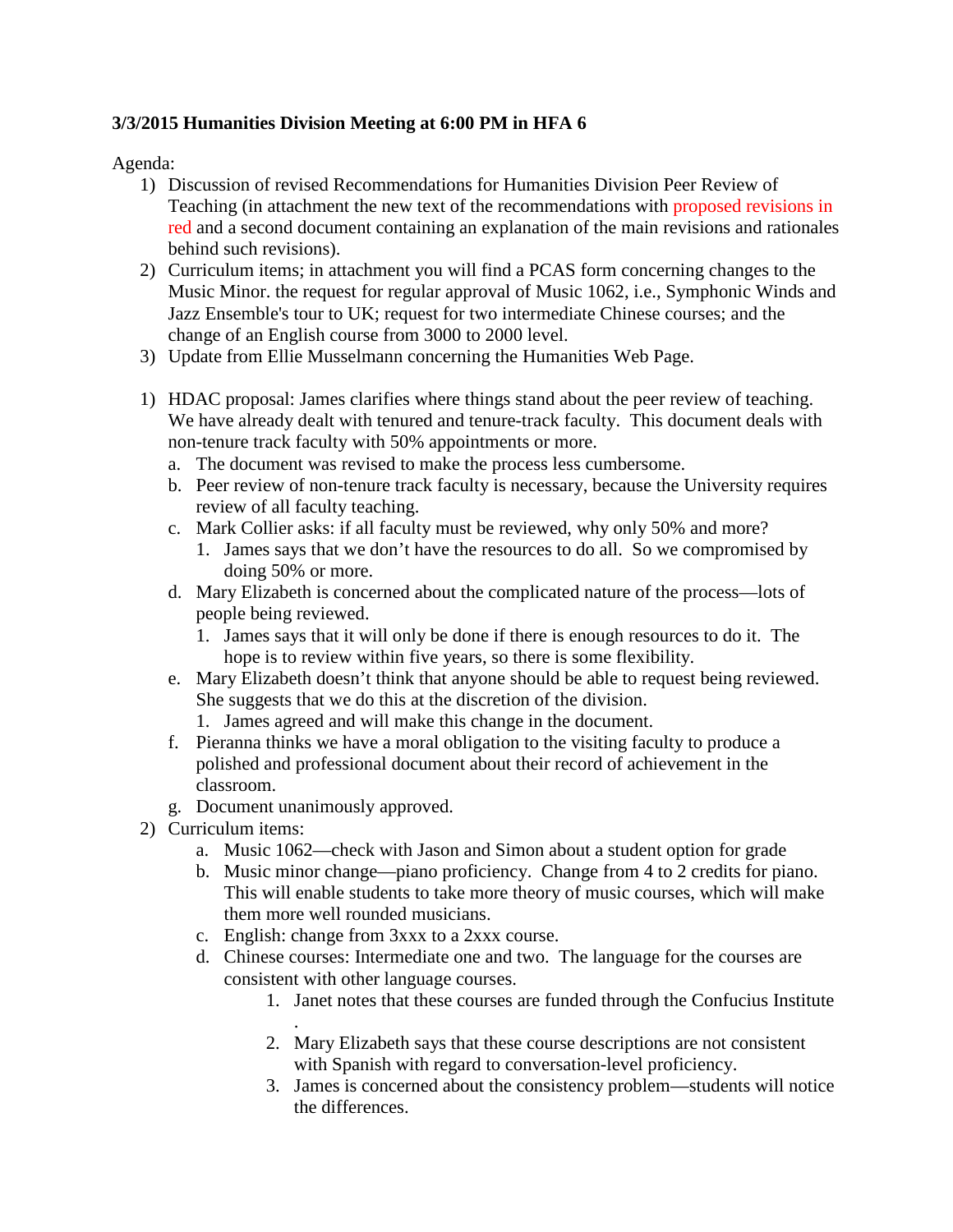- 4. There might be a need to make the course descriptions consistent with the other language courses.
- 5. There is a concern about potentially misleading students. Courses might not be offered in the future..
- 6. To address this problem, Barbara suggests that we say that the courses will be taught when feasible.
- 7. But Pieranna says that the courses will be offered for the next two years because of Confucius funding.
- 8. Next year intermediate one and two will be offered.
- 9. Mark worries that a student could take first-year courses assuming that the intermediate courses will be taught, but then it is possible that they won't be taught. This would be hugely disappointing for the student.
- 10. Pieranna says that we should stipulate that the courses will be taught when feasible.
- 11. All curricular changes approved.
- 3) Update from Ellie Musselmann concerning the Humanities Web Page.
	- a. Ellie's Presentation: She will develop a page featuring the work and events of the Humanities Division:
		- 1. Art Gallery shows
		- 2. Musical performances
		- 3. Fashion shows
		- 4. Readings.
		- 5. Etc.
	- b. List of events—lots of visuals. Ellie wants us to send her event info and accompanying visuals.
		- 1. Faculty responds: Tisha wants to know the traffic on the division page. Ellie doesn't have that info.
		- 2. Ellie wonders if it should be put elsewhere. Tisha, speaking for herself, would not go to division page. She would go to discipline pages.
		- 3. Siobhan wonders if we should post it on multiple sites.
		- 4. Mark shares Tisha's skepticism. Mark thinks it could be on multiple pages.
		- 5. But Tisha says that having it on multiple pages would be work intensive.
		- 6. Janet thinks all disciplines should have a link. The parents look for the links. The links should be just a sample. It's not possible or desirable to post everything, just samples.
		- 7. Becca says that most students go to discipline pages, and they don't stay on too long.
		- 8. Tisha: it takes a lot of clicks to get to Humanities page. More accessible pages should be developed rather than the Humanities page.
		- 9. Jess: what is needed is a tool for making the case for the humanities, not necessarily targeting students here, but to advertise the humanities.
		- 10. Viktor: This can't be a calendar of events. Target parents and families with highlights to draw students.
		- 11. Julia [working with Ellie on this project]: Our intention was that the site would not be too specific, but bring together our "headline" annual